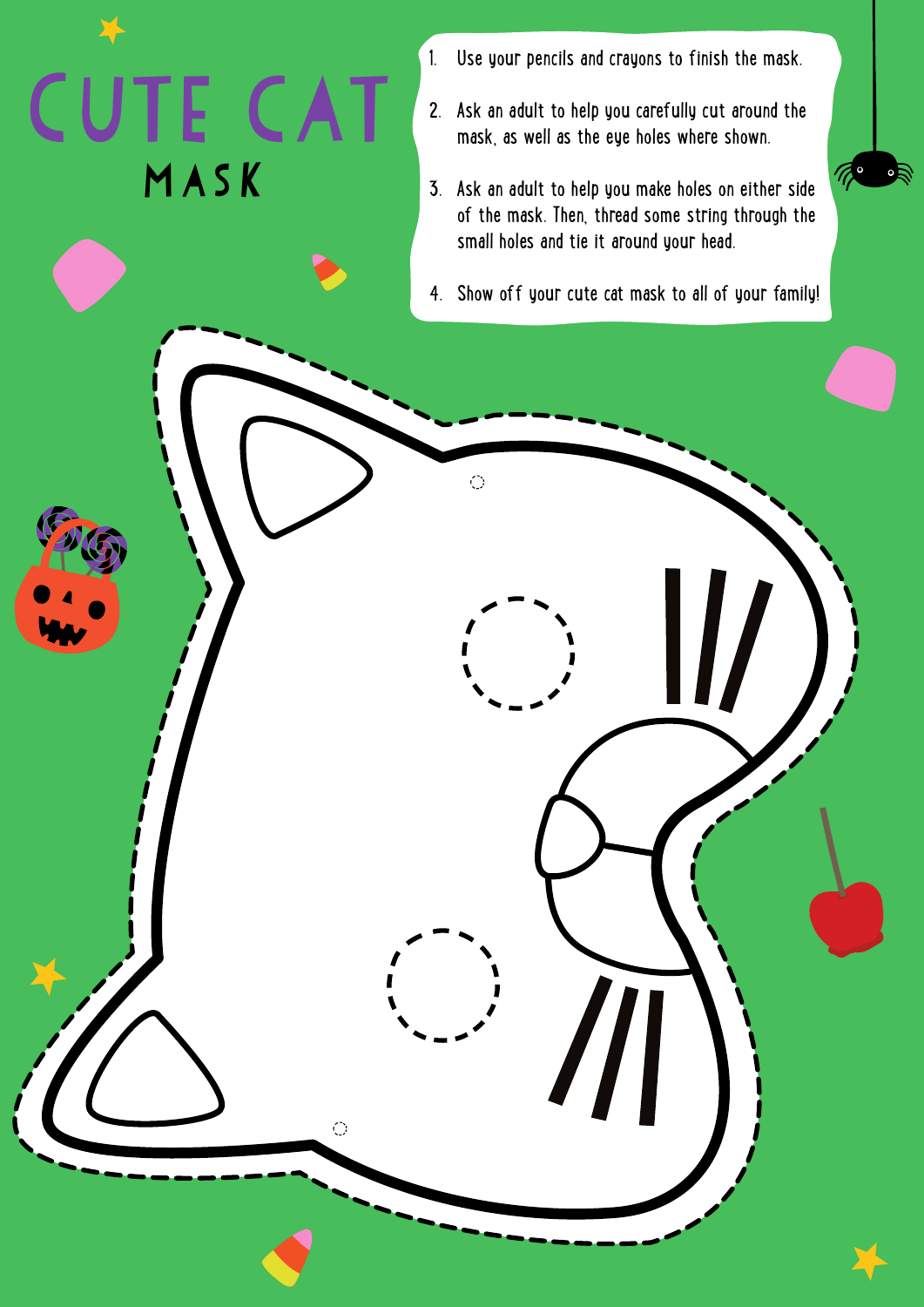Mask SPOOKY PUMPKIN

 $\bigcirc$ 

- 1. Use your pencils and crayons to finish the mask.
- 2. Ask an adult to help you carefully cut around the mask, as well as the eye holes where shown.
- 3. Ask an adult to help you make holes on either side of the mask. Then, thread some string through the small holes and tie it around your head.

The

4. Show off your spooky pumpkin mask to all of your family!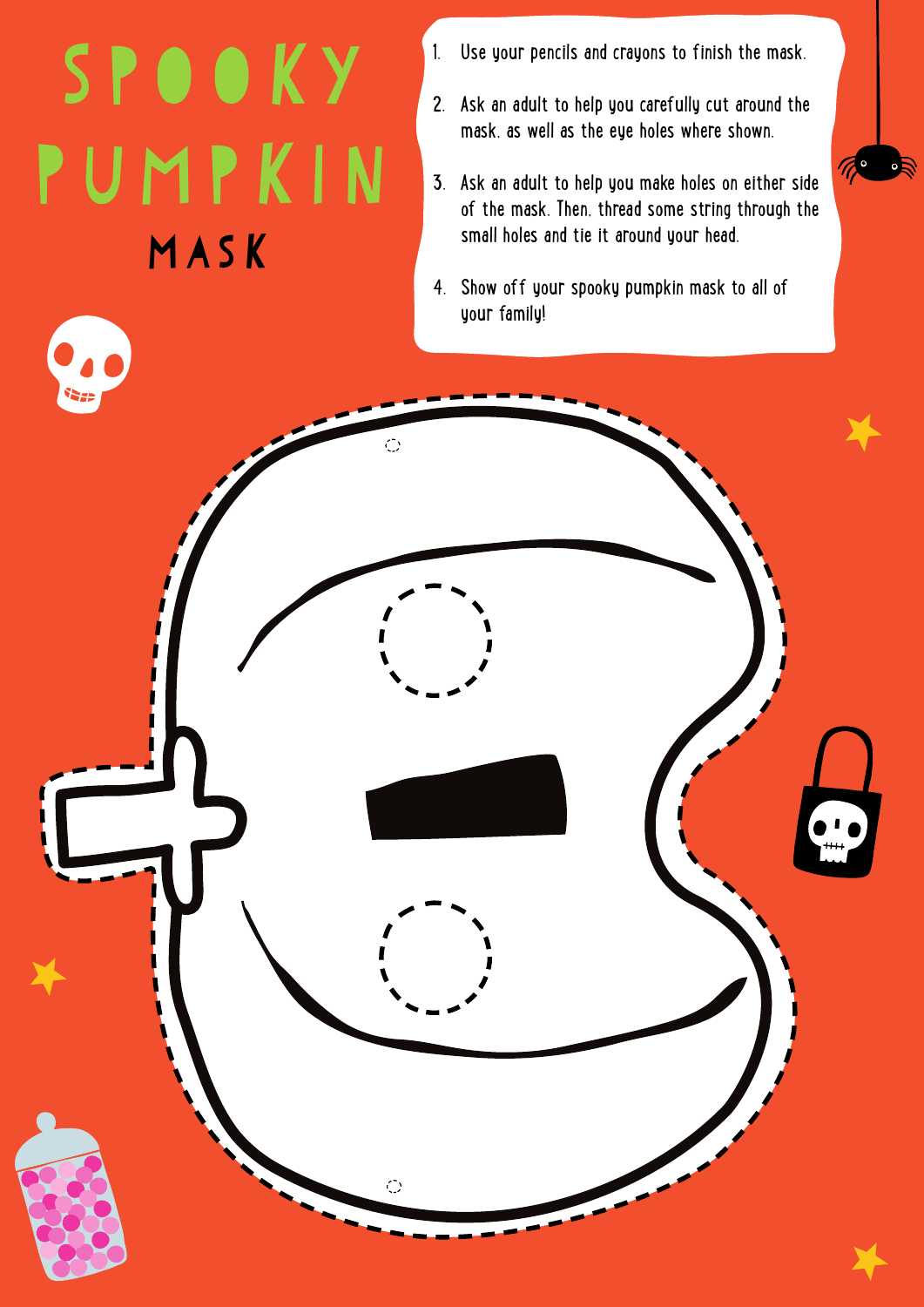## Mask Mega MONSTER

- 1. Use your pencils and crayons to finish the mask.
- 2. Ask an adult to help you carefully cut around the mask, as well as the eye holes where shown.
- 3. Ask an adult to help you make holes on either side of the mask. Then, thread some string through the small holes and tie it around your head.

 $\frac{1}{2}$ 

4. Show off your mega monster mask to all of your family!